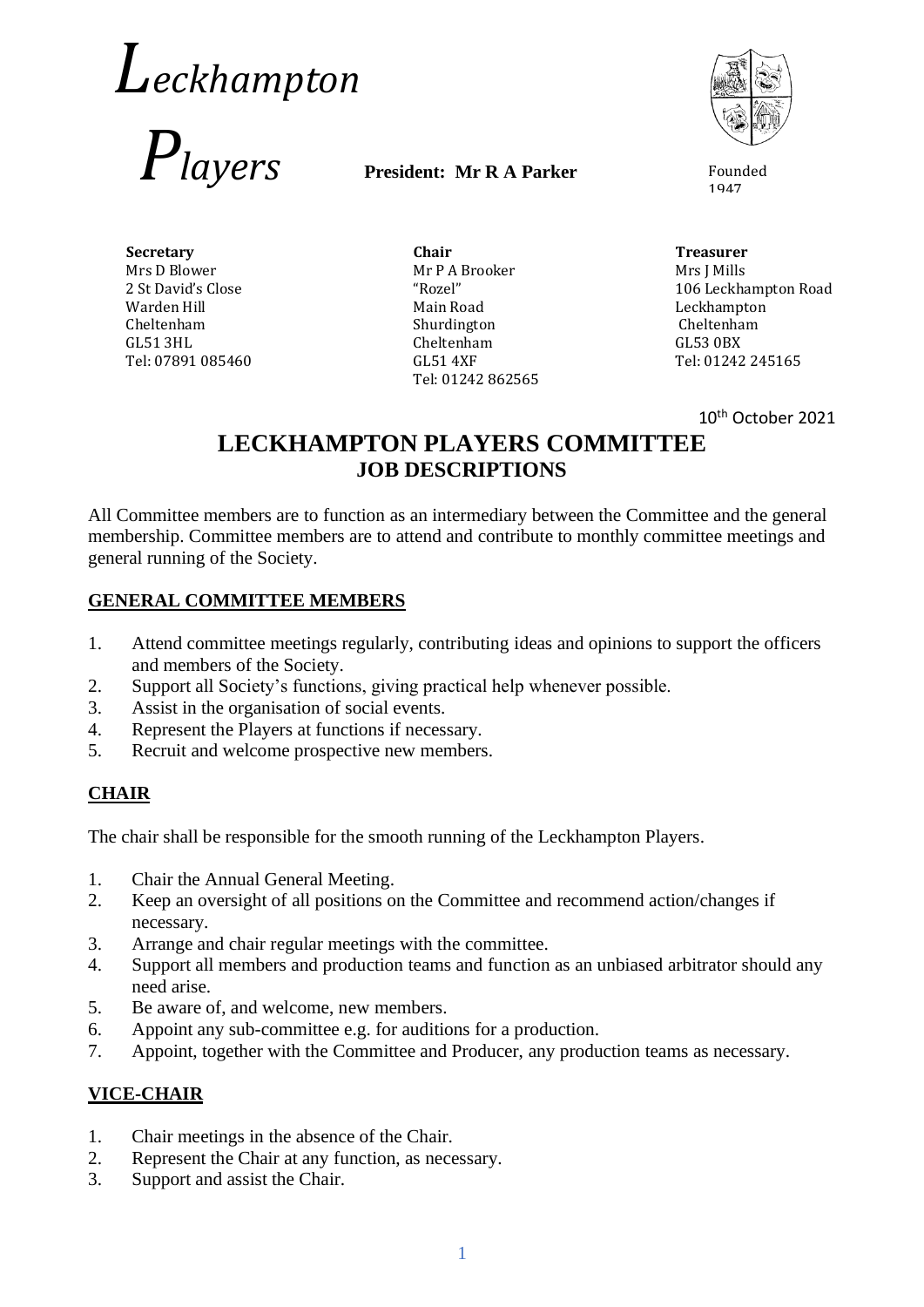#### **TREASURER**

- 1. Be responsible for keeping the accounts in order and to manage the digital payment system.
- 2. Present a balance sheet/or account for finances at each committee meeting; advise Chair and committee of need to transfer monies from current or deposit accounts to ensure best management of the Society's funds.
- 3. Keep in regular contact with the bank, checking that statements are correct.
- 4. Be responsible for banking income; account for income and expenditure for each production and social events.
- 5. Collect yearly subscriptions from members. Issue membership cards if required. Chase up members who default.
- 6. Bank Patrons' subscriptions when passed from Secretary.
- 7. Renew annual Amateur Insurance Policy. Ensure current Renewal Summary is correctly displayed in Leckhampton Village Hall. Consult with Insurance provider, as necessary. Keep receipts required for insurance purposes.
- 8. Ensure cash floats are available for the Front of House team as required for each production.
- 9. Consult with Independent Examiner to audit the Society's accounts and present full audited accounts to the Annual General Meeting.
- 10. Keep the Secretary advised of new memberships.

#### **SECRETARY** (Helped whenever necessary by Assistant Secretary)

- 1. Attend committee meetings:
- a. Taking Minutes of the meeting and including all business discussed.
- b. Present correspondence received and action taken.
- 2. Write up and circulate Minutes to committee members prior to next meeting.
- 3. Keep a filing system of all minutes, thank you letters, and other documents as required.
- 4. Contact any new members who may enquire about the Society and arrange a meeting.
- 5. Collect yearly subscriptions from Patrons and pass on to Treasurer.
- 6. Deal with all correspondence concerning the Leckhampton Players (keeping in regular touch with the Chair to ensure that any correspondence received is dealt with promptly, between meetings if necessary).
- 7. Manage and co-ordinate Long Service records.
- 8. Present an annual report of the Society's activities, with consultation/agreement from the Chair, at the Annual General Meeting.
- 9. Prepare Annual General Meeting paperwork, Nomination Forms and Long Service Awards.
- 10. Provide access to Constitution to all new members if required.

#### **STAGE DIRECTOR**

- 1. Take charge of backstage team; direct as to jobs and scenery needed by Producer.
- 2. Advise Leckhampton Players when working parties are required.
- 3. Keep the stage in good working order.
- 4. Consult with lighting team about servicing, repairs, or purchases.
- 5. Maintain the Leckhampton Players' toolbox and equipment.
- 6. Be responsible for purchase of stage materials for each production.
- 7. Be responsible for all aspects of Health and Safety regarding the stage, scenery and construction areas.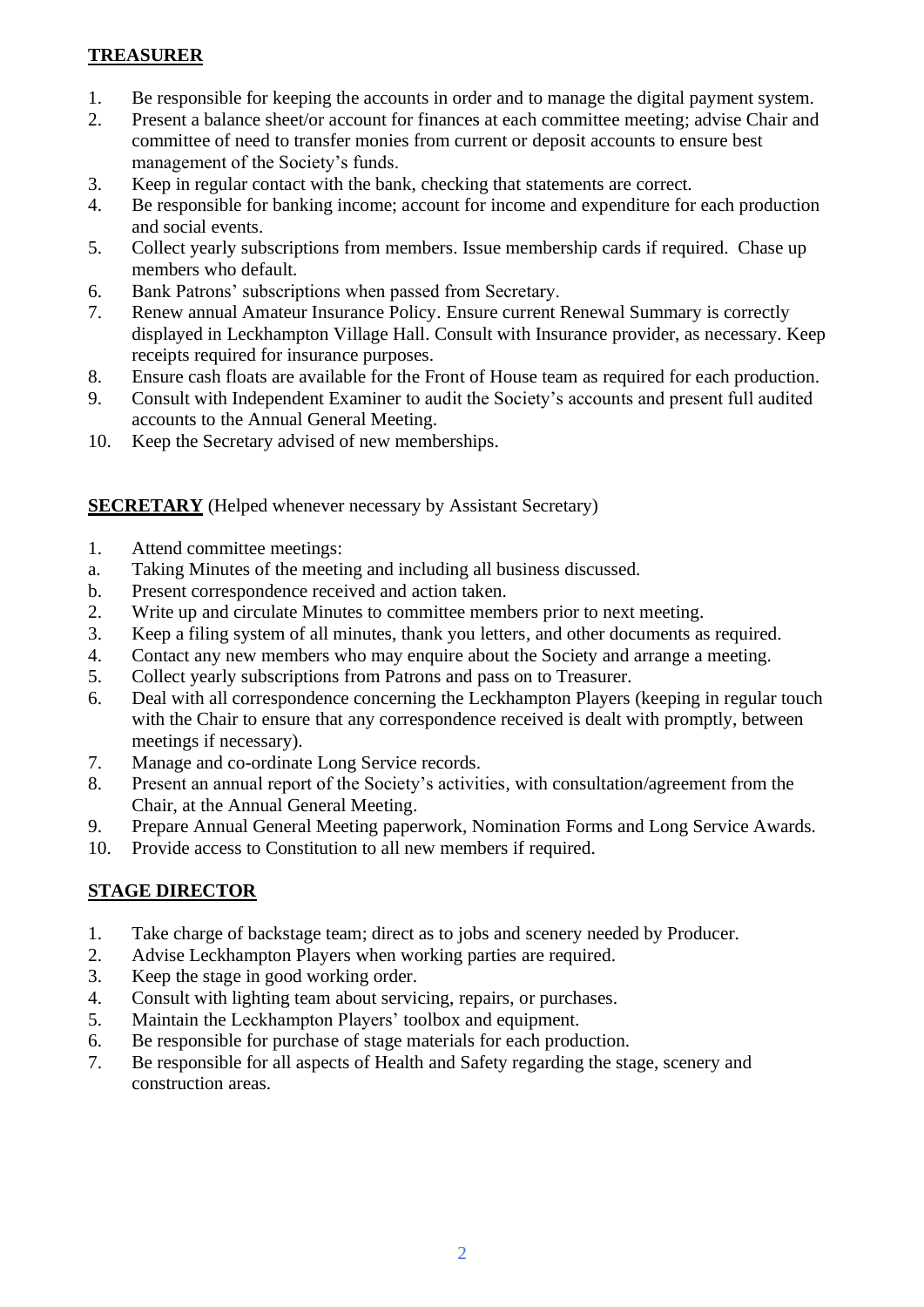#### **TICKET SECRETARY**

- 1. Arrange with Publicity Officer, collection of tickets for each production.
- 2. Consult with Committee re: dates of ticket release and decide upon dates of priority booking periods.
- 3. Purchase stamps, envelopes and mobile phone top ups and reclaim expenses from Treasurer.
- 4. Be responsible for all ticket sales:
	- a. Receive booking requests via post, telephone, email, in person and via Leckhampton Players online booking portal.
	- b. Allocate requested seats. Maintain up to date record of seating plan.
	- c. Post tickets.
	- d. Keep Leckhampton Players online portal up to date.
- 5. Collate monies and forward to Treasurer. Keep record of ticket sales and monies paid. Forward ticket sales data to Treasurer for accounts audit and Committee meeting minutes.
- 6. Respond to ticket and show enquiries.
- 7. Signpost membership/patron enquiries and forms to Secretary

### **PUBLICITY OFFICER**

- 1. Be responsible for all liaison with the public:
	- a. General
	- b. For each production
- 2. Arrange, with the printing company, for posters to be printed and distribute them prior to each production.
- 3. Work with Committee and Production Team to promote each production via the best available channels, such as radio, local press, and social media.
- 4. Coordinate and develop the programme for each production.
- 5. Encourage the recruitment of Members and Patrons.

## **CHILD PROTECTION OFFICER**

#### **Purpose of the role**

To take the lead in ensuring that appropriate arrangements for keeping children and young people safe are in place at Leckhampton Players

To promote the safety and welfare of children and young people involved in Leckhampton Players' productions at all times.

#### **Duties and responsibilities**

1. Take a lead role in developing, reviewing, and implementing Leckhampton Players' Safeguarding and Child Protection policies and procedures, ensuring all Safeguarding and Child Protection issues concerning children and young people who take part in Leckhampton Players' activities are responded to appropriately.

2. Make sure that everyone working or volunteering with, or for, children and young people at Leckhampton Players, including the Committee, understand the Safeguarding and Child Protection policy and procedures and knows what to do if they have concerns about a child's welfare.

3. Make sure children and young people who participate in activities at Leckhampton Players, and their parents, know who they can talk to if they have a welfare concern and understand what action the Society will take in response.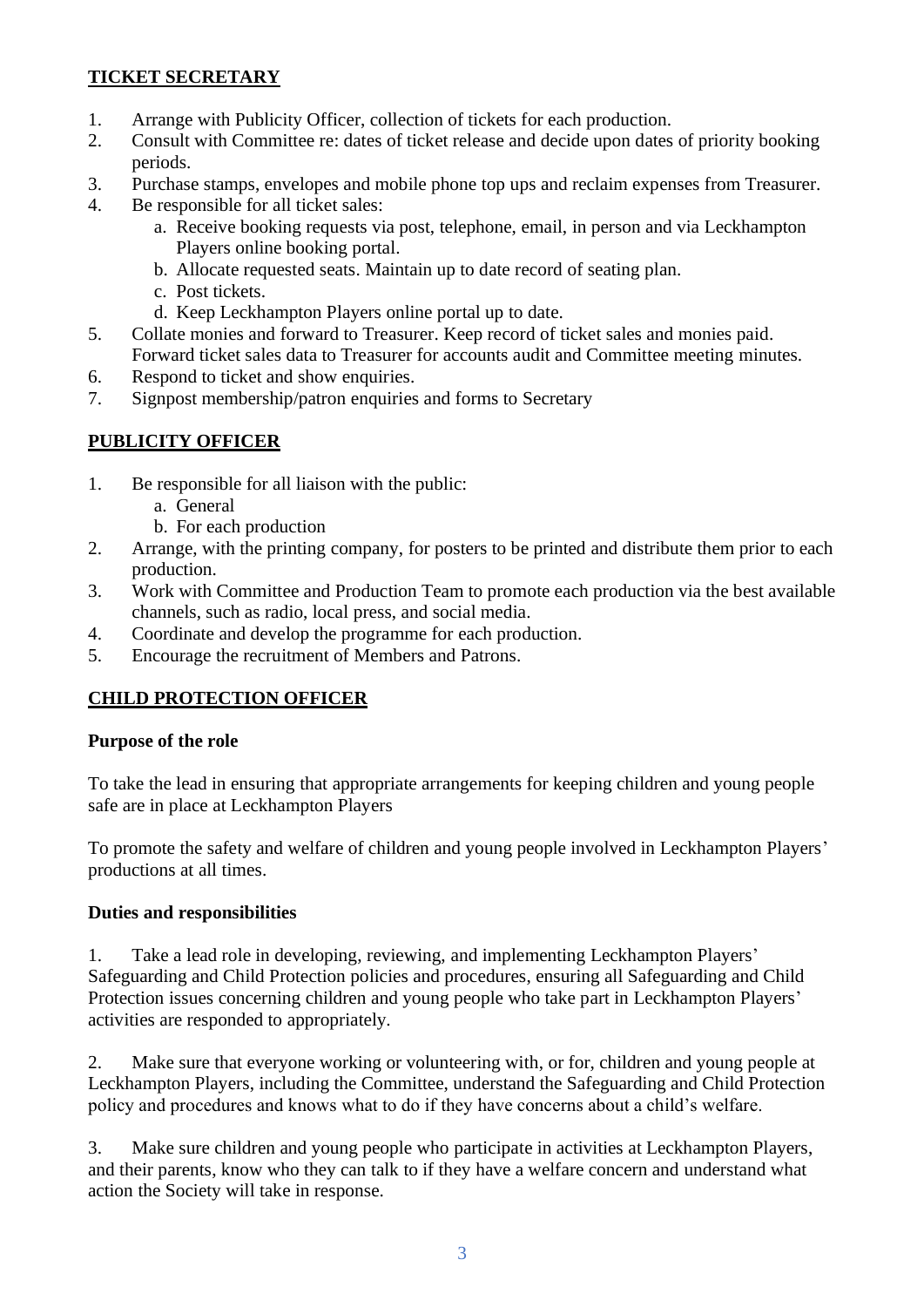4. Receive and record information from anyone who has concerns about a child who takes part in Leckhampton Players' activities.

5. Take the lead on responding to information that may constitute a Child Protection concern, including a concern that an adult involved with Leckhampton Players may present a risk to children or young people. This includes:

- a. assessing and clarifying the information
- b. making referrals to statutory organisations as appropriate
- c. consulting with and informing the relevant members of the Society's Committee
- d. following the Society's Safeguarding policy and procedures.
- 6. Consult with, pass on information to, and receive information from, statutory Child Protection agencies such as:
	- a. the local authority Child Protection Services
	- b. the Police.

This includes making formal referrals to agencies when necessary.

7. Consult the NSPCC Helpline when support is needed, by calling **0808 800 5000** or emailing **[help@nspcc.org.uk](mailto:help@nspcc.org.uk)**.

8. Store and retain Child Protection records according to legal requirements and the Society's Safeguarding and Child Protection policy and procedures.

9. Collaborate closely with the Committee to ensure they are kept up to date with Safeguarding issues and are fully informed of any concerns about Society Safeguarding and Child Protection practice.

10. Report regularly to the Committee on issues relating to Safeguarding and Child Protection, to ensure that Child Protection is seen as an ongoing priority issue and that Safeguarding and Child Protection requirements are being followed at all levels of the Society.

11. Be familiar with, and work within, inter-agency Child Protection procedures developed by the local Child Protection agencies.

12. Be familiar with issues relating to Child Protection and abuse and keep up to date with new developments in this area.

13. Attend regular training in issues relevant to Child Protection and share knowledge from that training with everyone who works or volunteers with, or for, children and young people at Leckhampton Players.

14. Attend team meetings, supervision sessions and Committee meetings as arranged.

15. Work flexibly as may be required and perform any other reasonable duties. Appointment to this role is subject to satisfactory vetting and barring checks.

**Child Protection officers must have received relevant safeguarding and Child Protection training that is specific to their role. This training should be refreshed regularly, and they should keep up to date with any changes in safeguarding and child protection legislation and guidance.**